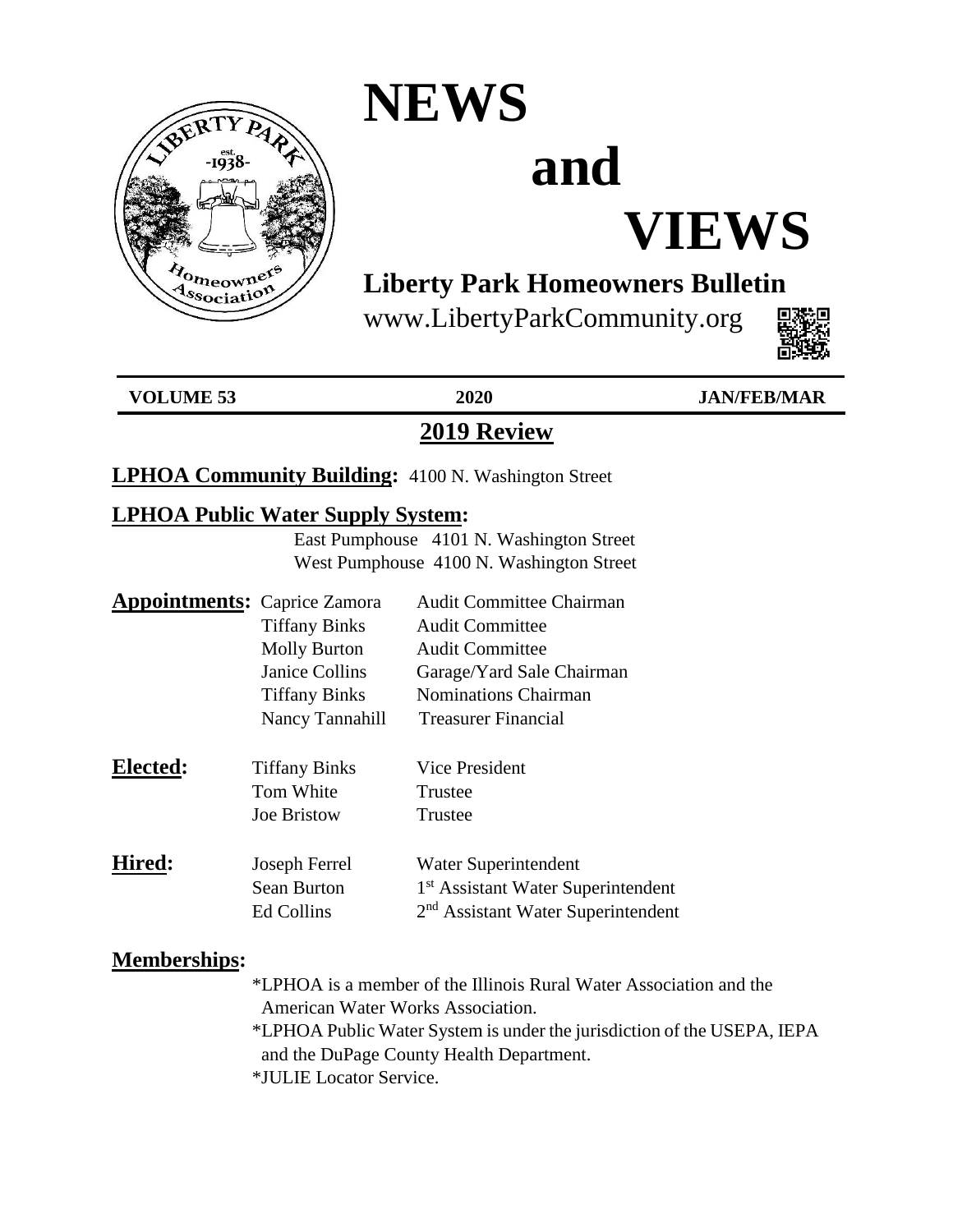#### **Civic Activity:**

Easter Egg Hunt, Pumpkin Painting, Santa's Workshop and Community Garage/Yard sale. Community Spring Clean-Up Week. Water Heater Anode Information. Sheriff's Web Alert and increased surveillance.

Encourage voter's registration and voting.

LPHOA quarterly bulletin, printed, delivered and included on LPHOA website.

Welcome letter packets, sympathy cards and memorials mailed.

Worked with: IEPA, Villages of Downers Grove and Westmont, 1<sup>st</sup> addition to Liberty Park, Downers Grove Sanitary District, Com Ed, DuPage County Health Department, DuPage County Sheriff, Republic & Groot Waste Services, Downers Grove & York Township on road improvement, snow removal, mosquito spraying, brush and Christmas tree pick up, senior citizen program, DuPage County Recorder on foreclosures, bankruptcies and liens, DuPage County Code Enforcement and other DuPage County Departments. LPHOA meeting minutes included on LPHOA website. LPHOA text alerts.

#### **East, West Pump Houses and Maintenance Storage Building**

State of Illinois Annual Filing Report.

Annual Notification of Ownership, responsible and operational personnel to IEPA.

Julie update data filing.

Hydrant and water main flushing's/twice a year.

Daily, monthly and periodic regulatory tests and samples.

Ordered supplies, chemicals and equipment.

IEPA Consumer Confidence Report.

Backflow compliance inspection on Commercial.

Illinois State Water Inventory Survey.

Submitted LPHOA Compliance Monitoring form (IEPA approved).

LPHOA Inspection; update electrical, general and emergency maintenance.

Participated in IEPA Analytical Service Program and Sample Supply Lab Testing Program.

Reports and Forms completed and mailed to IEPA.

Reserve tanks probes serviced.

East pneumatic water storage tank probes serviced.

Checked water user problems.

Serviced water main breaks - repaired/inspected.

Replace Booster #2 and connected a variable speed drive.

Reserve tanks cleaned.

Generator was serviced and repaired.

Community Building air conditioner serviced and cleaned.

Pump house air conditioner and furnace serviced and repaired.

Main valve repaired.

Street repairs from main break.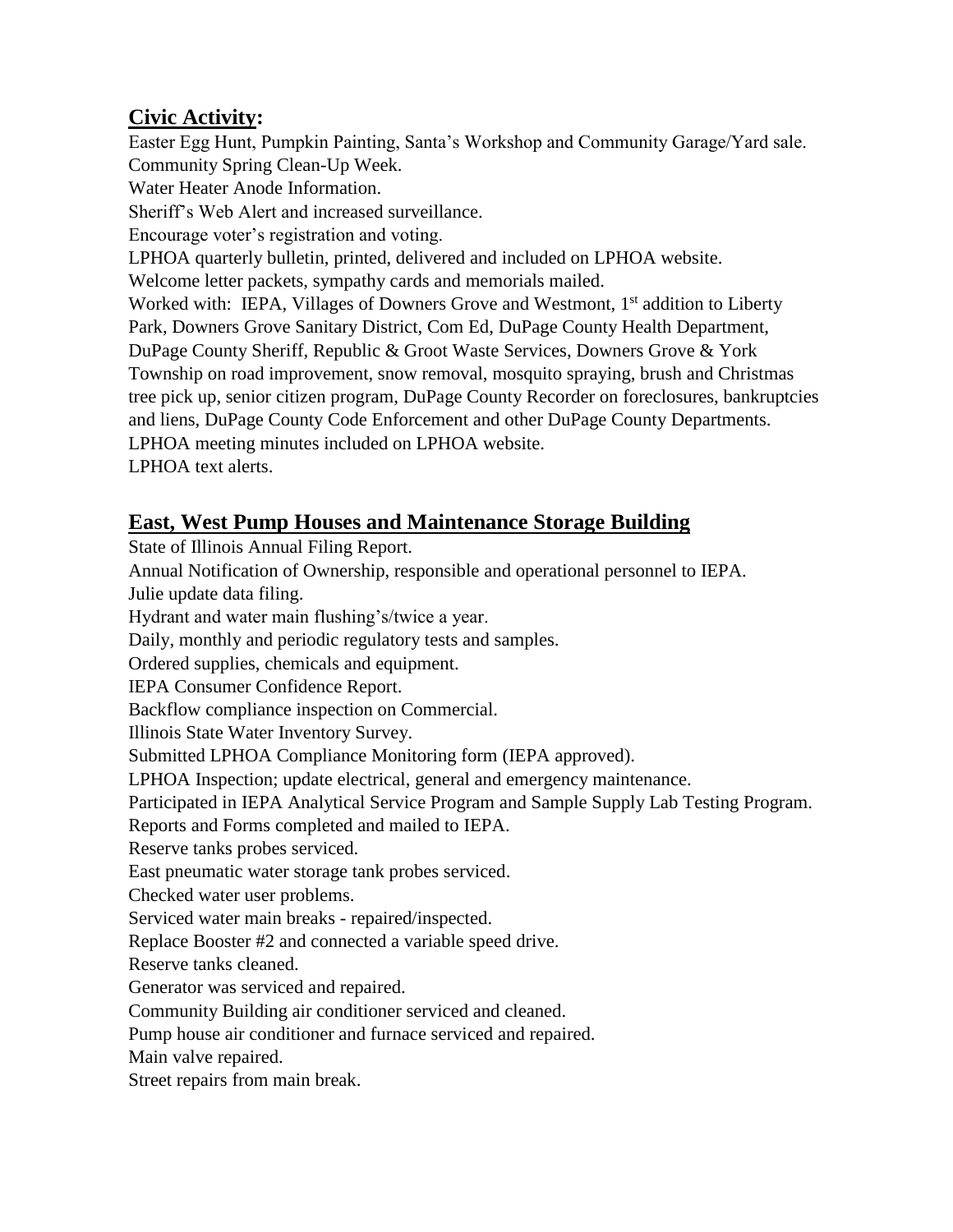#### **Billing**

Quarterly Assessment Billing.

Quarterly Assessment Billing online payments.

Delinquents: Notices, shut-offs, foreclosures, bankruptcies, winterize notices.

Commercial Accounts: Meter billing, backflow inspections and testing by certified backflow plumbers and written reports for IEPA inspection.

Worked with Banks, attorneys, Downers Grove Sanitary District and DuPage County

Health Dept. regarding delinquents, notices of information letters, shut-offs, short sales, foreclosures and bankruptcies.

LPHOA semi-annual audits, Insurance Company policies reviewed, audit and information on use of facilities.

Monthly reports, bills paid & IRS filing.

Contractors Certificates of Insurance.

Reports & forms updated.

Minutes and Correspondence binder reviewed.

Outside water and garbage placement violation notices mailed.

Information letter and reports for homes sold.

#### **Liberty Park Community Building**

Reservations secured and responsibility contracts signed.

Chairs loaned to members in good standing.

Cleaned, repaired, decorated and maintained.

Tree removed.

#### **Liberty Park Properties**

Cleaned up, garbage picked up, snow plowed and landscaping. Trees removed.